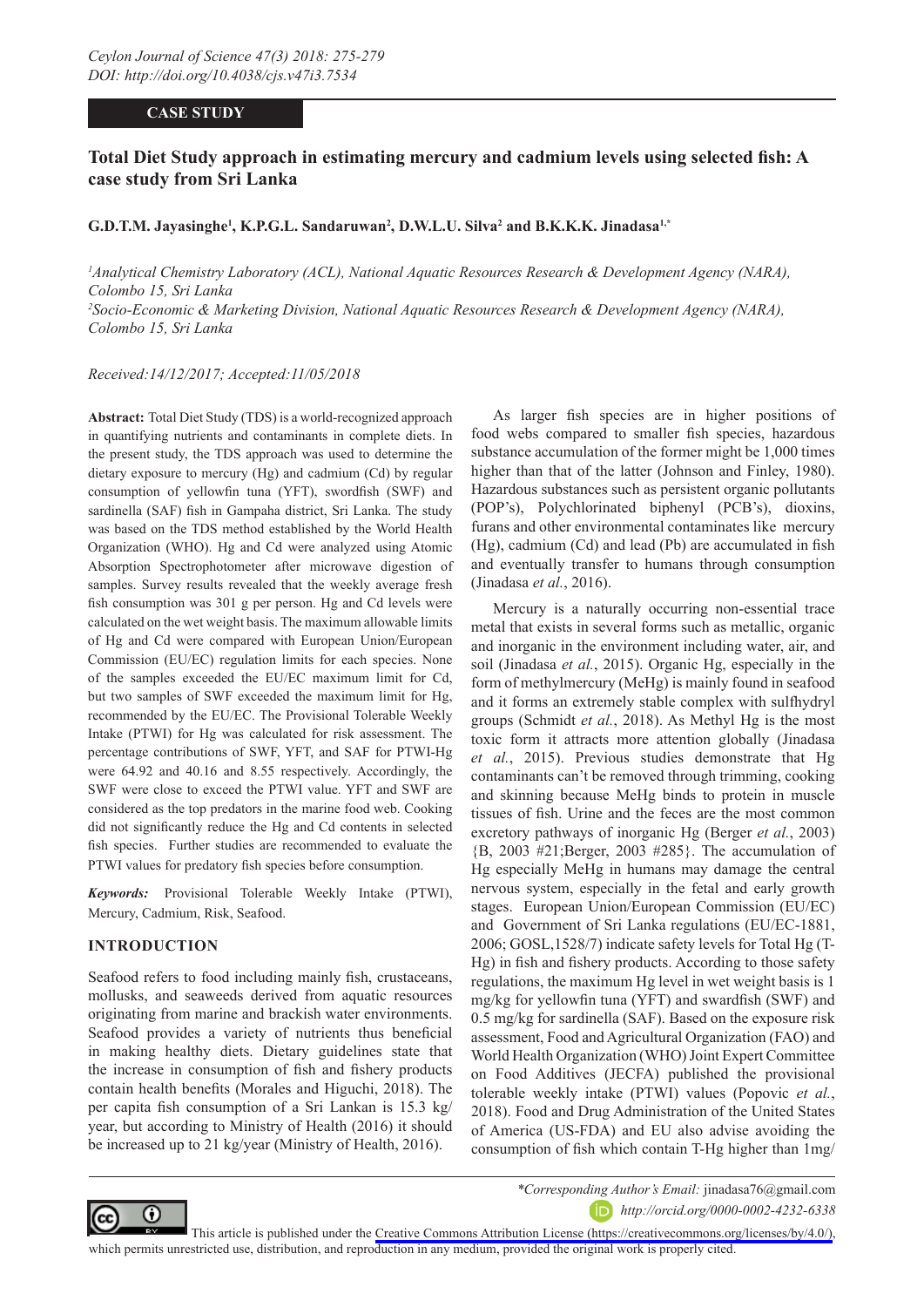### kg (USFDA, 1994).

Cadmium (Cd) is a metal that can become toxic to all life forms including humans even at low concentrations. Cadmium is associated with cancer, birth defects and genetic mutations (Lundh *et al.*, 2016). Cadmium is released into the environment by industrial (coal power plant, mining *etc.*) or domestic effluents (electronic waste) or through natural activities (volcanic eruptions). Fish can accumulate Cd through contaminated food chains, finally exposing to humans who regularly consume shellfish and fish organs such as liver and kidney. As YFT and SWF are on the upper level of the food web, the bio-accumulation of contaminants including T-Hg is higher than in small pelagic fish species (Jinadasa *et al.*, 2014).

In Sri Lanka, different cooking methods are used to prepare fish and fishery products. The main cooking methods are milk/chilli curry, roasting and frying. Several researchers have evaluated Hg in different food types, but not much information is available on cooked fish. Mieiro *et al* (2016) demonstrated that high-temperatures in cooking fish may reduce the volatile character of MeHg. Most countries practice the Total Diet Study (TDS) approach to quantify the nutrients and contaminants in complete diets. It is an universal approach to estimate and monitor dietary exposures to chemical substances such as additives, residues of phytosanitary products or veterinary medications, environmental contaminants, natural toxins, nutrients and micronutrient (USFDA, 2014). The TDS approach is mainly based on the food consumption data collected from a sample of a population (more than 1% of the total population). Development of the food list, food sampling and kitchen preparation of samples are also based on in the TDS survey. The main objective of the present study was to establish a methodology for TDS relevant to Sri Lanka and to analyze T-Hg and Cd contents in cooked samples of YFT, SWF and SAF.

#### **MATERIALS AND METHODS**

The methodology for TDS was established based on the WHO guidelines and previous TDS studies carried out in France, Tanzania, and Italy (Peltonen *et al.*, 2011, Gimou *et al.*, 2008). Food consumption data were collected from the Gampaha district which represents both urban and rural populations, during the period from January to August 2016 using a questionnaire (Sandaruwan *et al*., 2017). Data were obtained through two non-consecutive 24-hour dietary questionnaires taken from 152 families. Negombo fish landing site and other popular fish markets (Peliyagoda and Chilaw) are located close by Gampaha district. The samples were analyzed from September to December 2016.

#### **Sample collection**

List of fish species was prepared using food consumption data. The individual approach was followed to analyze the trace metals, T-Hg and Cd. YFT and SWF are the most abundant larger pelagic species and SAF is the most abundant small pelagic fish species consumed by the people in the Gampaha district. YFT, SWF, and SAF samples were collected from mobile fish vendors

as well as from the Ceylon Fishery Corporation (CFC) fish stall, Peliyagoda fish market and super markets. The collected samples (11 samples each weighing 500 g) were immediately transported in insulated boxes containing ice to the laboratory at NARA.

#### **Sample preparation and culinary process**

Details of cooking methods, ingredients (varieties and quantity), containers, and energy sources were collected from the TDS survey. Accordingly, YFT, SWF, and SAF were prepared using the cooking methods obtained from the TDS survey. The T-Hg and Cd contents of cooked fish samples were analyzed. YFT and SWF fillets were taken (devoid of skin and bone) while SAF were cleaned by removing the gut, gills, and scales before cooking. The fish samples were cooked according to the culinary methods used by the local people using the same spices and other ingredients. The fish samples were prepared as a milk curry, chili curry and '*ambulthial'* at the ratio of 6:3:2, and the cooking times were 15, 20 and 25 minutes in the ratio of 5:5:1. The energy sources used were gas: fire wood at the ratio of 5:6. Clay pots and aluminum containers were used in the ratio of 9:2.

#### **Total mercury (T-Hg) and cadmium analysis**

The chemicals used in the analyses were of the analytical grade. Standard solutions of the metals (1,000 mg/L) were obtained from Fluka, Switzerland. The glassware was soaked overnight in a liquid detergent solution and thoroughly rinsed with tap water, before soaking them in  $10\%$  (v/v)  $HNO<sub>3</sub>$  overnight and rinsed in de-ionized water and oven dried before using. The plastic ware was air dried prior to use.

One gram of homogenized sample was weighed in a microwave digester tube and 10 mL of concentrated nitric acid (65%, AR-Sigma) was added and kept for 15 minutes in a fume hood for pre-digestion. After pre-digestion, the samples were digested using a microwave accelerated system (CEM-Mars-6). Each sample was analyzed in duplicate. Two blank tubes prepared in a similar manner (but without the muscle) were included in each batch of analysis. Microwave conditions were set at 800 PSI pressure, 200 °C temperature with a 10 min holding time.

The digests were allowed to cool to room temperature and the pressure was released carefully by opening the valve. Each digested fish sample was transferred into 50 mL volumetric flask and was diluted up to the mark with deionized water. The determination of T-Hg was performed using a Cold Vapor Atomic Absorption Spectrometry system (CV-AAS: Varian VGA 77) in a Varian 240 FS atomic absorption spectrophotometer (Varian 240 FS, Varian Inc., Mulgrave, Victoria, Australia) using SnCl<sub>2</sub> as a reduction solution throughout the analysis. The Cd was analyzed using a graphite tube atomizer (Varian GTA 120). A calibration curve for T-Hg  $(5-50 \mu g/L)$  and Cd  $(0.5-3.0 \mu g/L)$  $\mu$ g/L) were obtained. Using the standard curve, readings were obtained for blanks, samples and quality control sample (QC).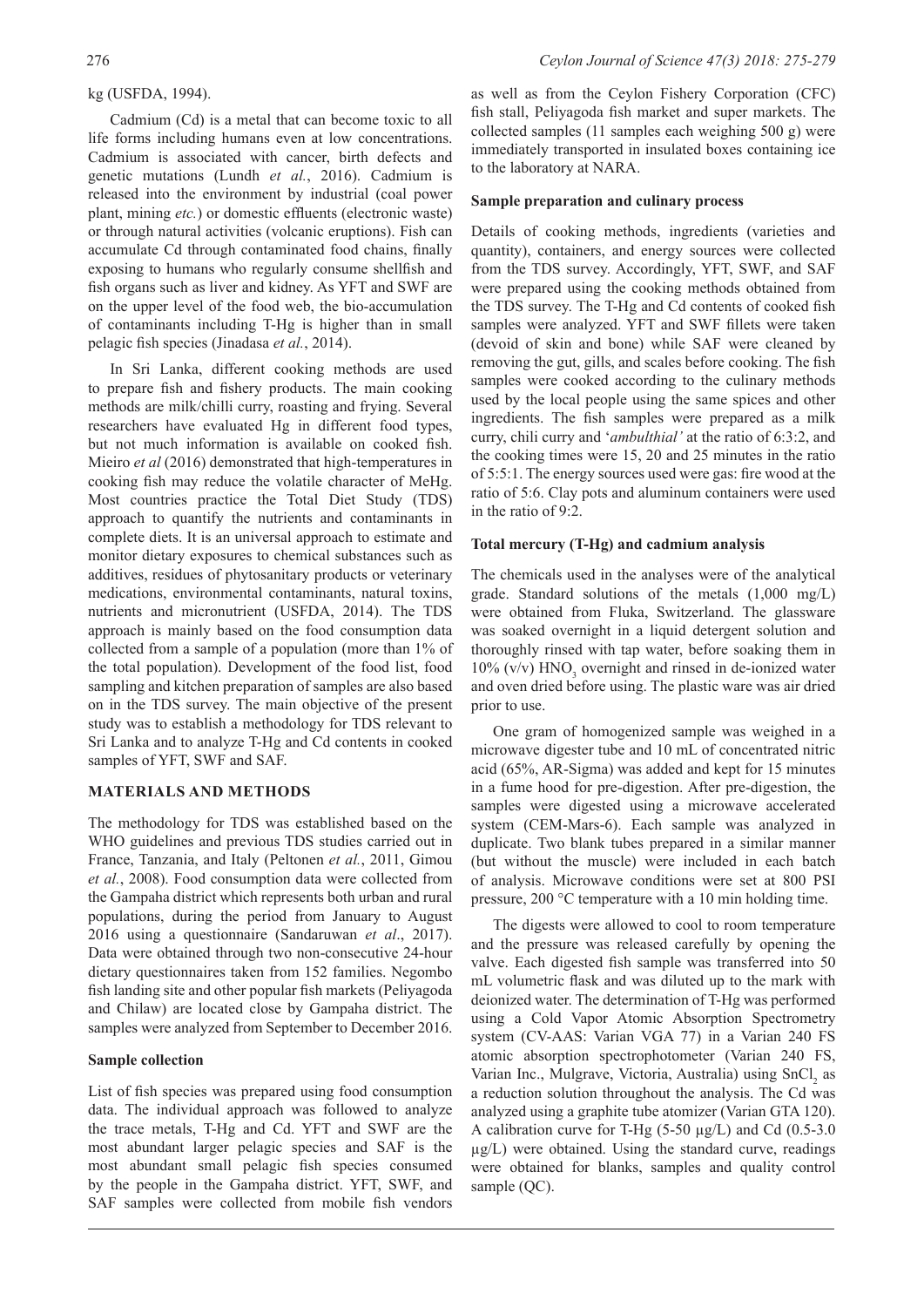#### **Quality control procedure**

The accuracy of the analytical procedure was maintained throughout the analysis using certified quality control material (canned fish muscle, T/07194) from Food Analysis Performance Assessment Scheme (FAPAS, Sand Hutton, York, UK) for T- Hg and Cd. The average field blank, derived from sample field blanks, and three times its standard deviation were used to evaluate the limit of detection (LOD). The limit of quantification (LOQ) was 3  $\times$  LOD. The descriptive analyses were done using SPSS software version 17.0.

#### **RESULTS AND DISCUSSION**

This study provides information about T-Hg and Cd contents in cooked YFT, SWF and SAF species. The suitability of this method was evaluated by calculating the Limit of Quantification (LOQ) and the recovery of certified quality control measures for T-Hg and Cd. The LOQ for T-Hg and Cd was 0.07 and 0.006 mg/kg respectively. The assigned recovery value of quality control of samples (n = 10) for Hg (T-7194QC) was 141 µg/kg and the recovery was 106.7 %  $(\pm 7.90)$  and the assigned value for Cd for the same QC sample was 4.99 µg/kg and the recovery was 95.10 % ( $\pm$ 13.34). The expanded uncertainty (k=2) of Hg and Cd was 9.0 and 8.8%, respectively. The results indicate the validity of this method for determining the T-Hg and Cd concentrations in the samples investigated.

The food consumption data were collected from a population-based food consumption survey conducted in the Gampaha District in 2016 (Sandaruan *et al*, 2017). Data were obtained through two non-consecutive 24-hour dietary questionnaires taken from 152 families. Based on the survey, weekly average fish consumption was 301 g per person. Eleven common fish species namely Indo-Pacific sailfish, shark, mackerel, yellowfin tuna, skipjack tuna, seer fish, trevally, spotted sardinella, sardinella, anchovy and mullets were identified. However, the

According to the EU regulation (EU/EC 1881/2006 GOSL 1528/7) for T-Hg, the maximum allowable level was 1 mg/kg for SWF and YFT, while 0.5 mg/kg for SAF in wet weight basis. However, the EU/EC 488/2014, the maximum level of Cd was 0.1 mg/kg for YFT while 0.25 mg/kg for SWF and SAF. Sample numbers 6 (chili curry cooked for 15 minutes) and 7 (milk curry, 25 minutes) of SWF exceeded the maximum allowable level recommended by EU and GOSL. The YFT and SWF are considered as the top predators in the marine food chain and commercially important fish species in the Sri Lankan fish market. The results of the present study also suggest that the T-Hg content in the fish muscle is comparatively higher in larger fish species than in small pelagic fish species such as SAF. However, none of the samples exceeded the EU maximum allowable limits for Cd.

Chemical constituents in fish may also vary between individuals, due to age, gender, the habitat of the fish and also sampling site (Vollenweider *et al*., 2011). SWF and YFT are carnivorous species present in the upper part of the food web compared to that of YFT. SWF feed on fish, while YFT feeds on fish, crustaceans, and squids. Crustaceans and squids are in the lower part of the food web, and they also feed on zooplankton. The SAF mainly feed on phytoplankton and zooplankton (Gushchin and Corten, 2015). As a result, the bio-accumulation and biomagnification of T-Hg is reduced in large fish than in small fish. This is perhaps the reason that the highest T-Hg content recorded in SWF than in YFT.

#### **Risk assessment of fresh and cooked fish**

The exposure for Hg was estimated and calculated using the consumption data received from the TDS survey. The

| Table 1: T-Hg and Cd contents (mg/kg) in cooked fish samples of SWF (swordfish), YFT (yellowfin tuna) and SAF (sardinella) |  |  |
|----------------------------------------------------------------------------------------------------------------------------|--|--|
|                                                                                                                            |  |  |

| <b>Fish No</b> | $Hg$ , mg/kg |                |            | Cd, mg/kg  |            |            |
|----------------|--------------|----------------|------------|------------|------------|------------|
|                | <b>SWF</b>   | <b>YFT</b>     | <b>SAF</b> | <b>SWF</b> | <b>YFT</b> | <b>SAF</b> |
| 1              | 0.16         | 0.11           | $*ND$      | ND         | 0.007      | 0.021      |
| $\overline{2}$ | 0.45         | 0.25           | <b>ND</b>  | 0.006      | 0.012      | 0.019      |
| 3              | 0.06         | 0.27           | 0.07       | <b>ND</b>  | 0.012      | 0.016      |
| $\overline{4}$ | ND           | 0.51           | <b>ND</b>  | 0.006      | 0.049      | 0.014      |
| 5              | 0.44         | N <sub>D</sub> | <b>ND</b>  | 0.027      | 0.015      | 0.014      |
| 6              | 1.47         | ND             | 0.07       | 0.029      | 0.015      | 0.007      |
| 7              | 1.07         | 0.11           | 0.07       | 0.014      | 0.010      | 0.014      |
| 8              | 0.42         | 0.95           | 0.09       | ND         | 0.021      | 0.014      |
| 9              | 0.19         | 0.44           | 0.07       | ND         | 0.007      | 0.016      |
| 10             | 0.11         | 0.19           | <b>ND</b>  | <b>ND</b>  | 0.009      | 0.016      |
| 11             | 0.34         | ND             | 0.08       | 0.021      | 0.016      | 0.021      |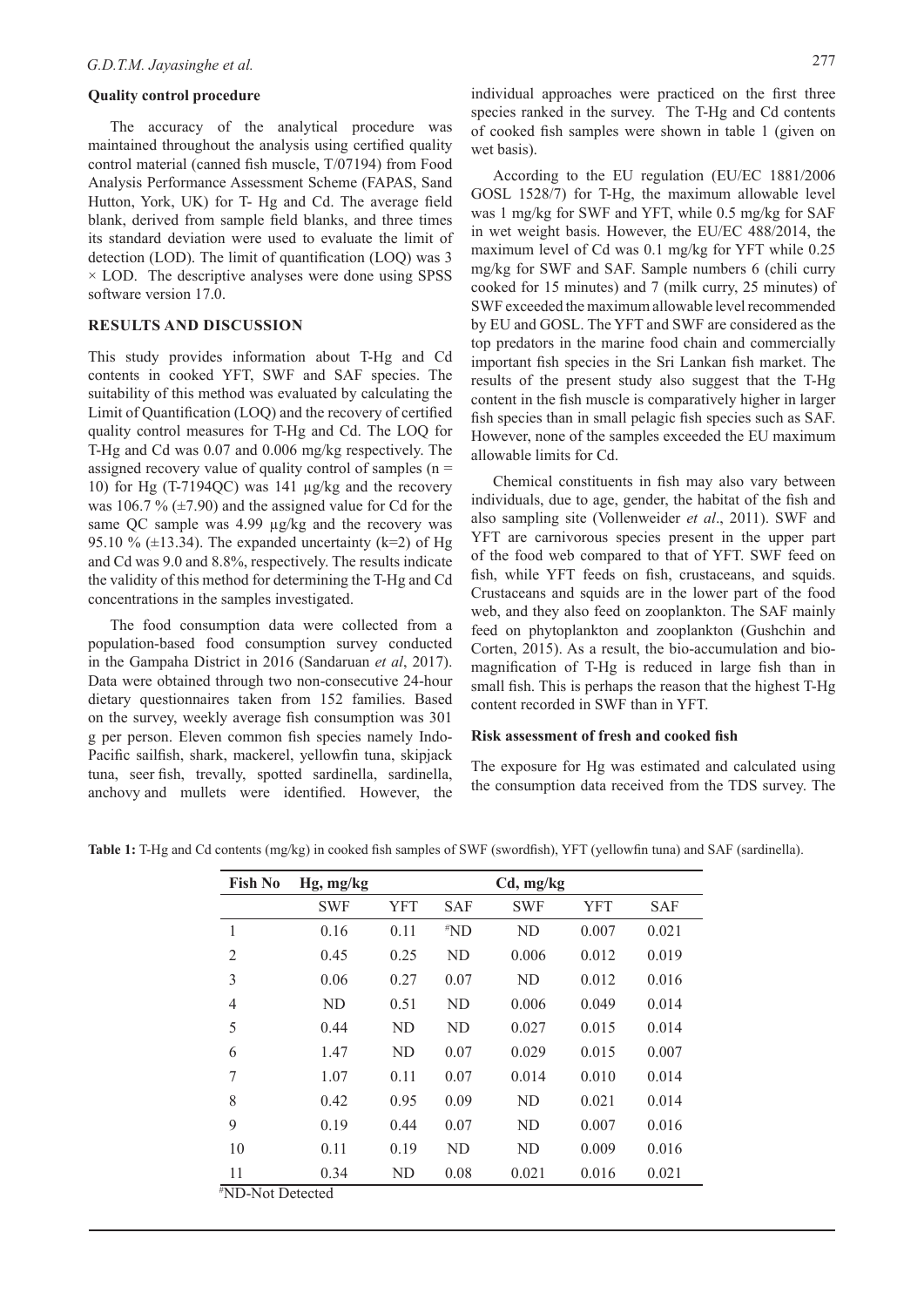PTWI values for Hg and Cd are 4 μg/kg and 7 µg/kg of body weight, respectively. However, the European Food Safety Authority has given the Tolerable Weekly Intake (TWI) value of 2.5 µg/kg bodyweight for Cd. The PTWI value was calculated assuming that an average body weight of a person is 50 kg. Accordingly, the PTWI values for an average person were 200 μg for T-Hg and 350 µg for Cd (Subasinghe *et al.*, 2012).

Weekly average fresh fish consumption per person was 301 g. Percentage contributions of SWF, YFT, and SAF for PTWI-Hg were 64.9, 40.2 and 8.6, respectively. The results suggest that SWF species was closer to exceed the PTWI value, indicating that an average person (50 kg body weight) should not eat more than 425 g of SWF per week. The EU & USFDA regulations have clearly mentioned that children, pregnant women, lactating women, and women who are planning to get pregnant should refrain from eating SWF and YFT. The study confirmed that the contribution of SWF and SAF for PTWI-Cd was negligible, but YFT recorded 2.37% for PTWI-Cd. The study recommends further studies to find out the efficiency levels of different cooking method to reduce T-Hg in fish.

### **CONCLUSION**

The percentage contribution of SWF, YFT & SAF species for Hg, PTWI was 75.4, 40.5 and 7.6, respectively. As SWF was closer to exceed the PTWI value, people should be advised not to consume SWF more than 425 g per week. However, the levels of Cd in studied fish species were significantly lower than established PTWI values.

#### **REFERENCES**

- Berger, J., Dixon, C. & Boring, C. S. (2003). Effect of deep-frying fish on risk from mercury. *Journal of Toxic Environ Health,* Part A., **66**: 817-828.
- Disanayaka, D. T. C., Samaraweera E.K.V. & Amarasiri, C. (2008). Fisheries and Feeding habits of yellowfin tuna (*Thunnus albacares*) targeted by coastal tuna long lining in the north western and north eastern coasts of Sri Lanka. *Sri Lanka Journal of Aquatic Science*. **13**: 1-21.
- EU/EC-1881 (2006). Commission Regulation (EC), No 1881/06 of setting maximum levels for certain contaminants in food stuff. *Official Journal of European Union* L364: 5-24.
- FB, 2017. www.fishbase.org, accessed date, 01st May 2017.
- Gimou, M.M., Charrondiere, U.R., Leblanc, J.C. and Pouillot, R. (2008). Dietary exposure to pesticide residues in Yaoundé: The Cameroonian total diet study. *Food Additives & Contaminants: Part A* **25**(4): 458-471
- Gushchin, A. V.and Corten, A. 2015. Feeding of pelagic fish in waters of Mauritania: 1. European anchovy *Engraulis encrasicolus*, European sardine *Sardina pilchardus*, round sardinella *Sardinella aurita*, and flat sardinella S. maderensis. *Journal of Ichthyology*, 55: 77-85.
- Jinadasa, B. K. K. K., Edirisinghe, E. M. R. K. B. and Wickramasinghe, I. (2014). Total mercury, cadmium

and lead levels in main export fish of Sri Lanka. *Food Additives & Contaminants*: *Part B* **7**(4): 309-314

- Jinadasa, B. K. K. K., Mahaliyana, A. S., Liyanage, N. P. P. & Jayasinghe, G. D. T. M. (2015). Trace metals in the muscle tissues of the skipjack tuna (*Katsuwonus pelamis*) in Sri Lanka *Cogent Food and Agriculture* **171**: 1-10.
- Jinadasa, B. K. K. K., Zoysa, H. K. S. D., Jayasinghe, G. D. T. M. & Edirisinghe, E. M. R. K. B. (2016). Determination of the Biometrical parameters, Biochemical composition and essential trace metals of edible sea urchin (*Stomopneustes variolaris*) in Sri Lanka *Cogent Food and Agriculture* **4**: 1-7.
- Johnson, W. W. and Finley, M. T. (1980). Handbook of Acute Toxicity of Chemicals to Fish and Aquatic Invertebrates **37**: 12-14.
- Lundh, T., Axmon, A., Skerfving, S. and Broberg, K. (2016). Cadmium and mercury exposure over time in Swedish children. *Environmental Research* **150**: 600- 605.
- Mieiro, C. L., Coelho, J. P., Dolbeth, M., Pacheco, M., Duarte, A. C., Pardal, M. A. and Pereira, M. E. (2016). Fish and mercury: Influence of fish fillet culinary practices on human risk. *Food Control* **60**: 575-581.
- Mendez, E., Giudice, H., Pereira, A., Inocente, G. and Medina, D. 2001. Total Mercury Content Fish Weight Relationship in Swordfish (*Xiphias gladius*) Caught in the Southwest Atlantic Ocean. *Journal of Food Composition and Analysis* **14**: 453- 460.
- Health Economics Cell (2016). Sri Lanka National Health Account 2013, Colombo, Sri Lanka Ministry of Health, Nutrition & Indigenous Medicine SEMD 2015. Fisheries Industry Outlook 2015. Colombo, Sri Lanka.
- MOFAR (2016). Fisheries statistics. Colombo: Ministry of Fisheries and Aquatic Resources, Colombo, Sri Lanka.
- Morales, L. E. and Higuchi, A. (2018). Is fish worth more than meat? – How consumers' beliefs about health and nutrition affect their willingness to pay more for fish than meat. *Food Quality and Preference* **65**: 101-109.
- Peltonen, K., Charrondiere, R., Georgescu, I. M., Kambek, L., Lombardi-Boccia, G., Lindtner, O., Marcos Suarez, V., Oliveira, L., Ruprich, J. & Shavila, J. (2011). Towards a Harmonised Total Diet Study Approach: a guidance document: joint guidance of EFSA, FAO and WHO. World Health Organization.
- Popovic, A. R., Djinovic-Stojanovic, J. M., Djordjevic, D. S., Relic, D. J., Vranic, D. V., Milijasevic, M. P. & Pezo, L. L. 2018. Levels of toxic elements in canned fish from the Serbian markets and their health risks assessment. *Journal of Food Composition and Analysis* **67**: 70-76.
- Schmidt, L., Figueroa, J. A. L., Dalla Vecchia, P., Duarte, F. A., Mello, P. A., Caruso, J. A. & Flores, E. M. M. (2018). Bioavailability of Hg and Se from seafood after culinary treatments. *Microchemical Journal* **139**: 363- 371.
- Sandaruwan, K. P. G. L, Silva D. W. L. U., Jayasinghe G. D. T. M. & Jinadasa B. K. K. K. 2017. Consumption behaviour in Gampaha district, Sri Lanka socioeconomic determinants of the fish purchasing decision and consumption behavior in Gampaha district, Sri Lanka. *NARA annual scientific session*, 27th July 2017,